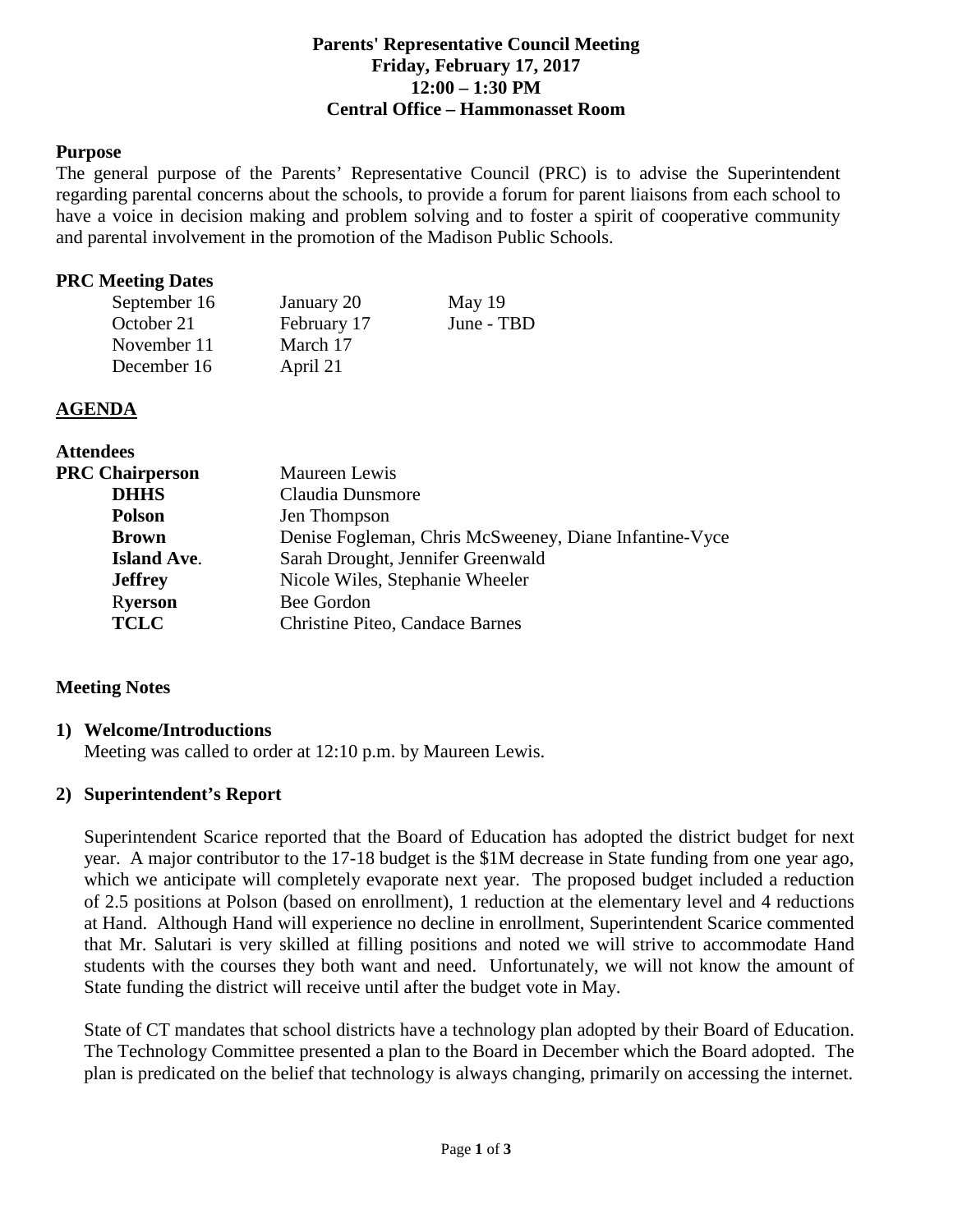The district is planning for 6 tablets per classroom at the elementary school level (2:1 ratio)and 3-4 Chromebooks per classroom & middle school as well.

Last year, the structure of the Grade 5 model changed at Brown Middle School, whereby two person teams were developed, allowing for three 70 minute periods. We will roll the model up to Grade 6 next year with a slight change (mixing cohorts). Polson stays as is, but more choices will be offered in related arts.

The district has completely renovated our Language Arts, Math and World Language programs. However, our Science program is very dated. We are planning a dramatic shift in the next year or two by moving to an inquiry based framework which will require a great deal of training. High school will see the biggest change. We hope to bring in people from the field not so much to discuss job opportunities but to discuss what is happening in the field and what a student will need to learn.

### **3) Review /Approve Minutes**

Motion to approve minutes of January 20, 2017 meeting, with changes notes, by Sarah Drought, second by Jennifer Greenwald.

## **4) Subcommittee Reports / Updates:**

- a) **DHHS** M.A.D.E.: No report.
- b) **Polson** Food Council Meeting dates: October 20, December 22, February 23, April 25. No report – no meeting.
- c) **Brown** Transportation Council. Meeting dates: October 6, December 8, February 9, April 6. No report – meeting cancelled.
- d) **Jeffrey** MYFS: April 5 will be staging a teenager's bedroom trying to find drug paraphernalia. Drug discussion will follow that evening at 7 p.m. May 17 – Ivorytown Playhouse – Stand Up and Speak Up about bullying. March 2 – Under Pressure – A Student's Perspective" at Polson for parents grade 7-12. Students will be speaking.
- e) **Ryerson – Art Show:** No date for art show as yet.
- f) **IAS – Custodian Appreciation:** waiting on date.
- g) **TCLC:** Nothing to report.

## **5) Review: Roundtable**

- a) **DHHS** winter sports are wrapping up. PTO donated a 3D printer. Library has been reorganized. Volunteers are needed for Night in Hand.
- b) **Polson** Screenagers shown on January 25 very well received; 150 people attended. Followup scheduled for March 7. Donated funds to the library which will be used for new furniture as well as author Jordan Sonneblick's visit. "What Do I Do If ..." is being held March 1, 6:30-8:00 p.m. for grades PK-4 and March 15 from 6:30 p.m. – 8:00 p.m. for grades 5-12 at the Town Campus. Focus is on social situations and behaviors. Run by MYFS.